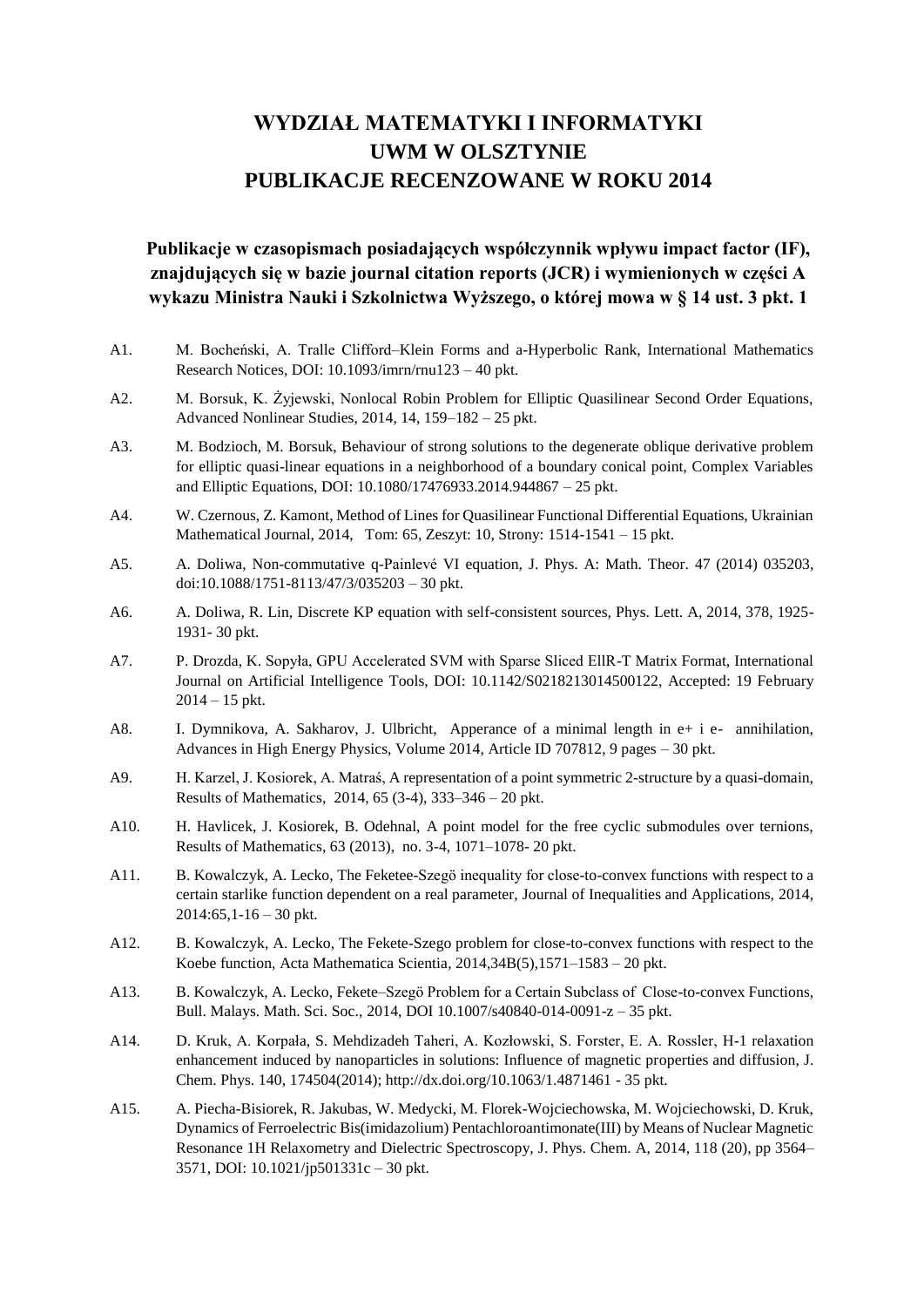- A16. D. Kruk, R. Meier, A. Rachocki, A. Korpała, R. K. Singh, E. A. Rössler, Determining diffusion coefficients of ionic liquids by means of field cycling nuclear magnetic resonance relaxometry, J. Chem. Phys. 140, 244509 (2014); http://dx.doi.org/10.1063/1.4882064 - 35 pkt.
- A17. F. Fujara, D. Kruk, A. F. Privalov, Solid state Field-Cycling NMR relaxometry: Instrumental improvements and new applications, PROGRESS IN NUCLEAR MAGNETIC RESONANCE SPECTROSCOPY, Vol. 82, pp. 39-69, doi:10.1016/j.pnmrs.2014.08.002 – 40 pkt.
- A18. S. Kulesza, M. Bramowicz, A comparative study of correlation methods for determination of fractal parameters in surface characterization, Applied Surface Science, 293 (2014) 196-201 – 35 pkt.
- A19. M. Bramowicz, S. Kulesza, P. Czaja, W. Maziarz, Application of the autocorrelation function and fractal geometry methods for analysis of MFM images, Archives of Metallurgy and Materials, 59 (2014)  $451-457-25$  pkt.
- A20. P. Czaja, W. Maziarz, A. Żywczak, P. Ozga, M. Bramowicz, S. Kulesza, J. Dutkiewicz, Surface topography, microstructure and magnetic domains in Al for Sn substituted metamagnetic Ni-Mn-Sn Heusler alloy ribbons, Intermetallics, 55 (2014) 1-8 – 30 pkt.
- A21. A.V. Minkevich, A.S. Garkun, V.I. Kudin, To theory of asymptotically stable accelerating Universe in Riemann-Cartan spacetime, Journal of Cosmology and Astroparticles Physics, 12 (2014) 027 – 13 p. – 40 pkt.
- A22. J. Ławrynowicz, L. Wojtczak, A. Niemczynowicz, Zwanzig's trajectories use in the relation to thermodynamical chaos for the spin wave description, International Journal of Bifurcation and Chaos in Applied Sciences and Engineering, 24 no. 5, (2014) – 30 pkt.
- A23. J. Ławrynowicz, S. Marchiafava, F. L. Castillo Alvarado , A. Niemczynowicz, (Para)quaternionic geometry, harmonic forms, and stochastical relaxation, Publicationes Mathematicae Debrecen 84,  $(2014) - 20$  pkt.
- A24. M. Pankov, Characterization of isometric embeddings of Grassmann graphs, Advances in Geometry, 14(2014), issue 1, 91-108 – 15 pkt.
- A25. M. Pankov, Isometric embeddings of half-cube graphs in half-spin Grassmannians, Electronic Journal of Combinatorics, 21(2014), issue 4, P4.4 – 25 pkt.
- A26. W. Liu, M. Pankov, K. Wang, Transformations of polar Grassmannians preserving certain intersecting relations, Journal of Algebraic Combinatorics,  $40(2014)$ , issue 2,  $633-646-25$  pkt.
- A27. A. Poszwa, Dirac electron in the two-dimensional Debye-Yukawa potential, Physica Scripta, 2014, 89,  $065401 - 25$  pkt.
- A28. A. Poszwa, Relativistic generalizations of the quantum harmonic oscillator, Acta Physica Polonica A, 2014, 126, (6), 1226 – 15 pkt.
- A29. J. P. Szubiakowski, Identifiability analysis of rotational diffusion tensor and electronic transition moments measured in time-resolved fluorescence depolarization experiment, The Journal of Chemical Physics, 06/2014; 140(22) 224106-1 - 224106-11 – 35 pkt.

## **Publikacje w innych czasopismach wymienionych w części B wykazu ministra, o której mowa w § 14 ust. 3 pkt. 2 rozporządzenia:**

- B1. W. Czernous, Classical solutions of mixed problems for quasilinear first order PFDEs on a cylindrical domain, Opuscula Mathematica, 2014, Tom: 34, Zeszyt: 2, Strony: 291-310 – 10 pkt.
- B2. W. Czernous, D. Jaruszewska Walczak, Difference problems generated by infinite systems of nonlinear parabolic functional differential equations with the Robin conditions, Opuscula Mathematica, 2014, Tom: 34, Zeszyt: 2, Strony: 311-326 – 10 pkt.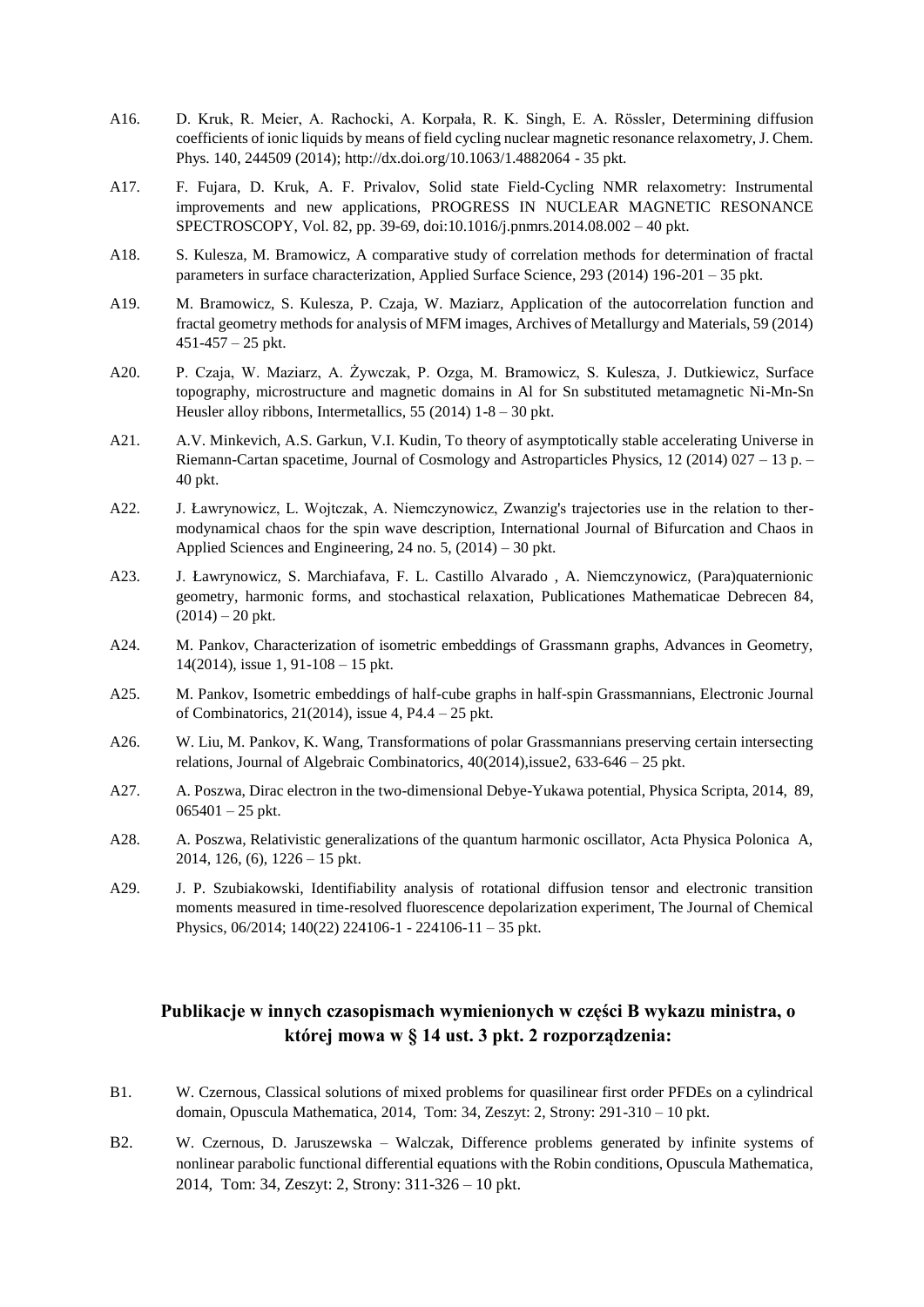- B3. J. Jakóbowski, D. Kacperek, Havlićek-Tietze configurations In various projective planes, Demonstratio Mathematica, 2014, vol. 47 (no. 4), 979 – 988 – 8 pkt.
- B4. Nak Eun Cho, O. Chojnacka , A. Lecko, On differential subordination of geometric mean, Bulletin de la Societe des Sciences et des Lettres de Łódź, 2014, LXIV, no. 1, 11-24. – 7 pkt.
- B5. O. Chojnacka , A. Lecko, On differential subordination of harmonic mean, Bulletin de la Societe des Sciences et des Lettres de Łódź, 2014, LXIV, no. 2, 29-40. – 7 pkt.
- B6. M. Bełej, S. Kulesza, Similarities in Time-Series of Housing Prices on Local Markets in Poland, Real Estate Management and Valuation, 22 (2014) 45-53 – 8 pkt.
- B7. M. Bełej, S. Kulesza, Dynamics of the real estate prices in the light of the catastrophe theory, Acta Universitatis Lodziensis Folia Oeconomica, 302 (2014) 211-221 – 6 pkt.
- B8. M. Bramowicz, S. Kulesza, G. Mrozek, Changes in magnetic domain structure of magnetic maraging steel studied by magnetic force microscopy, Technical Sciences,7(4), 2014, 371-374 – 6 pkt.
- B9. A. Niemczynowicz Model of coupled harmonic oscillator in a Zwanzing-type chain. Remarks on Rowlands approach, BULLETIN DE LA SOCIET´ E DES SCIENCES ET DES LETTRES DE ŁÓDŹ, Recherches sur les d´eformations, 2014, vol. LXIV, no. 1, pp. 67-73 – 7 pkt.
- B10. [B. Półtorak,](http://sigma-not.pl/autor-84089-0-bartlomiej-poltorak.html) [J. Szatkowski,](http://sigma-not.pl/autor-84089-1-jacek-szatkowski-.html) Zatrzaskiwanie się pasożytniczego tyrystora i szybkie zatrzaskiwanie się pasożytniczego tyrystora, Elektronika: - konstrukcje, technologie, zastosowania, 2014, nr 5, strony 79- 84. – 6 pkt.
- B11. C. Stępień, M. Prolejko, The use of positioners in creation modular models of horns for mammals from the Bovidae family, Mathematica Applicanda (Matematyka Stosowana), 2014, vol.42, no.2, doi:10.14708/ma.v42i2.600 – 5 pkt.
- B12. J. Sala, H. Tańska, Zeszyty Naukowe Uniwersytetu Szczecińskiego, Studia Informatica, Aspekty moralne i etyczne w społeczeństwie informacyjnym, Szczecin 2013, nr 33, strony 79-91 – 7 pkt.
- B13. J. Sala, H. Tańska, Wybrane aspekty stymulowania innowacyjności społeczeństwa informacyjnego, Zeszyty Naukowe Uniwersytetu Szczecińskiego Ekonomiczne Problemy Usług, Szczecin 2014, tom 2, strony 351-360 – 6 pkt.
- B14. J. Sala, H. Tańska, Determinants of the innovation transfer, Technical Sciences, 2014, nr 17(1), 45-56 – 6 pkt.

## **Publikacje w recenzowanych materiałach z konferencji międzynarodowych uwzględnionych w Web of Science (dotyczy grupy nauk ścisłych i inżynierskich oraz nauk o życiu):**

- WoS1. P. Artiemjew, P. Górecki, Visual Dictionary Pruning using Mutual Information and Information Gain, In: L. Rutkowski et al. (Eds.): International Conference on Artificial Intelligence and Soft Computing, ICAISC'14, Zakopane, Lecture Notes in Computer Science (LNCS), vol. 8468, pp. 3-14, Springer International Publishing (2014) – 10 pkt.
- WoS2. P. Górecki, P. Artiemjew, P. Drozda, K. Sopyła, Visual Words Selection based on Class Separation Measures, ICCI\*CC'13. 12th IEEE International Conference on Cognitive Informatics and Cognitive Computing, IEEE Computer Society, New York city, pp. 409-414, – 10 pkt.
- WoS3. P. Drozda, K.Sopyła, P. Górecki, P. Artiemjew, Visual Words Sequence Alignment for Image Classification, ICCI\*CC'13. 12th IEEE International Conference on Cognitive Informatics and Cognitive Computing, IEEE Computer Society, New York city, pp. 397-402 – 10 pkt.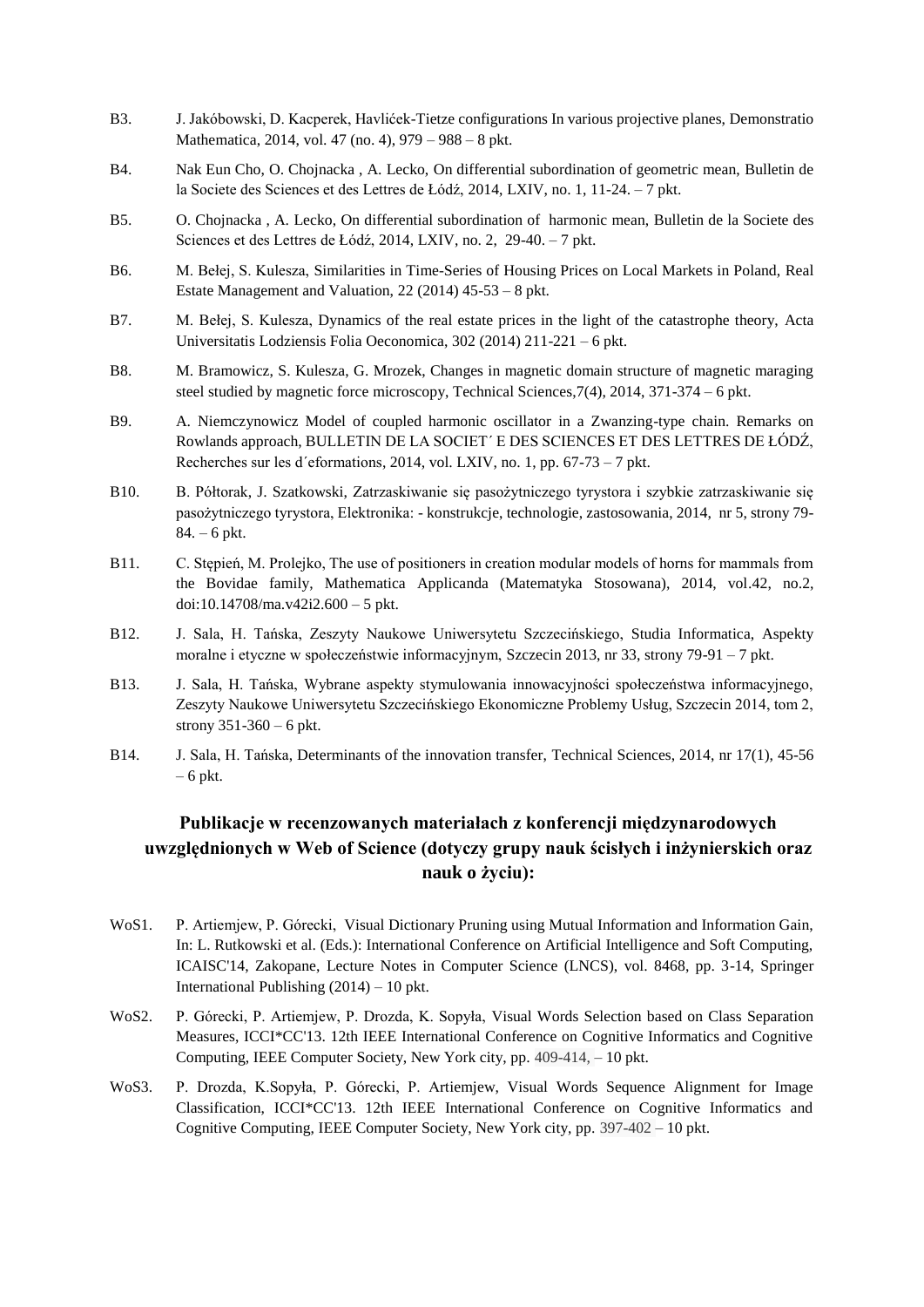- WoS4. P. Drozda, K. Sopyła, P. Górecki, Different Orderings and Visual Sequence Alignment Algorithms for Image Classification, ICAISC'14, 13th International Conference on Artificial Intelligence and Soft Computing , June 1-5, 2014 Zakopane – 10 pkt.
- WoS5. P. Jastrzębski, A. Tralle, A note on Clifford-Klein forms, A note on Clifford-Klein forms J. Physics Conf. Series, 532(2014), 012010 – 10 pkt.

#### **Wykaz monografii naukowych w języku polskim:**

M1. L. Błaszkiewicz, Promieniowanie Kosmicznych maserów, Wydawnictwo: Solaris, ISBN: 978-83- 928263-5-4 – 20 pkt.

### **Wykaz rozdziałów w monografiach naukowych w językach: angielskim, niemieckim, francuskim, hiszpańskim, rosyjskim lub włoskim:**

- RwMO1. P. Artiemjew: Rough Mereology Classifier vs Simple DNA Microarray Gene Extraction Methods, In: International Journal on Data Mining, Modelling and Management Special Issue: Pattern Recognition, Vol. 6, No. 2, pp.110-126 (2014) – 5 pkt.
- RwMO2. C. Casadio, Italian clitic patterns in Pregroup grammar: status of the art, C. Casadio et al. (Eds.): Lambek Festschrift, LNCS 8222, Springer, Heidelberg (2014), 156—171 – 5 pkt.
- RwMO3. Computing Italian clitic and relative clauses with tupled pregroups, Joint Proceedings of the Second Workshop on Natural Language and Computer Science (NLCS'14) & 1st International Workshop on Natural Language Services for Reasoners,  $(2014)$ , ISSN 0874-338X, 95-110 – 5 pkt.
- RwMO4. L. Polkowski, Mereology in Computer Science and Engineering, [in:] Mereology and Sciences, Springer Synthese Library  $(2014)$ , pp. 217-291 – 5 pkt.
- RwMO5. A. Krankowski, L. Błaszkiewicz, K. Otmianowska-Mazur, M Soida., H. Rothkaehl, B. Atamaniuk, POLFAR - Polish incarnation of the LOFAR. Scientific objectives and system realization, 2014 20th International Conference on Microwaves, Radar and Wireless Communications, ISBN: 978- 839315252, s 1-4 – 5 pkt.

#### **Wykaz rozdziałów w monografiach naukowych w języku polskim:**

- RwMP1. A. Bojarska-Sokołowska, Geneza powstania i działalność pierwszego uniwersytetu dziecięcego w Polsce, [w:] Sytuacje i przestrzenie edukacyjne- nowe propozycje i odczytania, red. J. Górniewicz, E. Borys, M. Stańczak, Olsztyn 2014, ISBN 978-83-63911-07-2, Prace Naukowe Centrum Badań Społecznych UWM i Katedry Teorii Wychowania UWM, s.101-115 – 4 pkt.
- RwMP2. A. Bojarska-Sokołowska, Pozaszkolna edukacja matematyczna dzieci, [w:] Codzienność szkoły. Uczeń, pod red E. Bochno, I. Nowosad, M.J. Szymański, Kraków 2014, ISBN 978-83-7850-531-0, Oficyna Wydawnicza "Impuls" s.221-233 – 4 pkt.
- RwMP3. A. Bojarska-Sokołowska , Metoda pytań i doświadczeń w matematycznych, pozaszkolnych zajęciach dzieci, [w:] Współczesne Problemy Nauczania Matematyki nr 5, Bielsko-Biała 2014, ISBN:978-83-921943-8-5, Prace Monograficzne z Dydaktyki Matematyki, s.137-163 – 4 pkt.